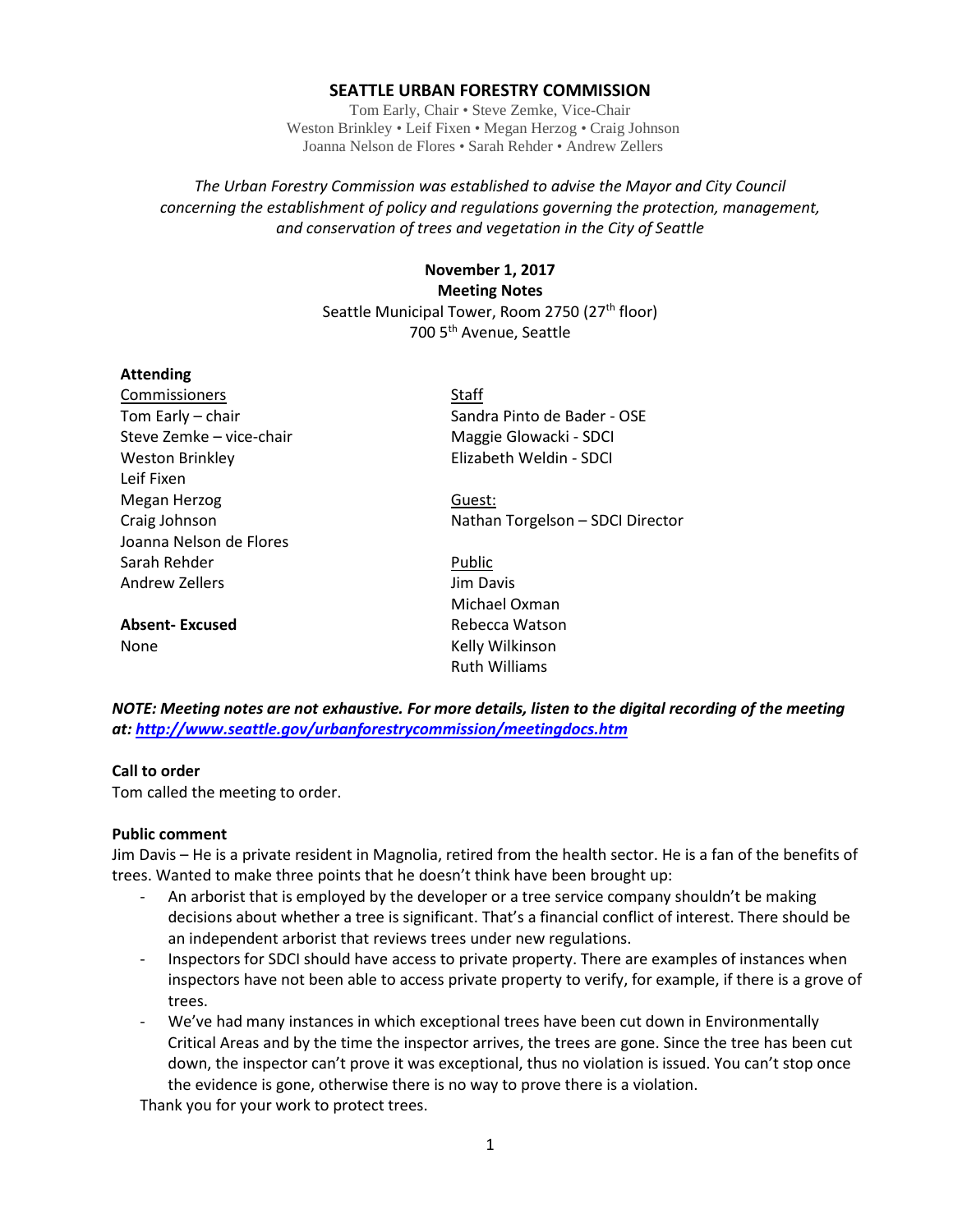Ruth Williams: wants to make several points. On the issue of DADUs, if the developers were allowed to build up it would help retain trees. We have the Green Factor system already. Whatever was done when the development took place, the tree requirements need to be attached to the property and be tracked because new owners have no idea and the required trees end up dying or being removed. The Thornton Creek Alliance supports a strong tree ordinance that will enhance the growth of Seattle's tree canopy.

Michael Oxman: He is on the board of Green spaces coalition. Their mission is to preserve surplus City land that is being sold by the City. There are recent instances when the City has sold property at market value to comply with court decisions (specifically, from a lawsuit to SCL). That argument may no longer be applicable. As an arborist he reviews building plans and permit applications. He has noticed in several instances when diameter of trees is misrepresented thus not qualifying them as exceptional. In terms of DADU's the UFC said that the on-street parking would save trees. You have to dig out a larger area to accommodate a parking spot. The dimensions used in building permit applications don't accurately reflect the final impact to our urban forest.

## **Adoption of October 4 meeting notes**

# **ACTION: A motion to approve the October 4 meeting notes as written was made, seconded, and approved.**

Tom mentioned that we will be re-sending the letter originally written to CM O'Brien on DADUs.

# **SDCI Tree Regulations Research Project briefing**

Nathan Torlgelson, SDCI Director – thanks the UFC for the flexibility to schedule this briefing. Hired an excellent temporary staff to look at how we are applying tree regulations and best management practices in other cities. Something that he wants to recognize is that we know we can improve a lot in how we protect our trees. He is committed to making things better. Are already hard at work on implementation of Mayor Burgess' executive order (EO). Already working on penalty assessment requirements.

Recently updated design review process and regulations for that. CM Johnson added that a structure could be taller if it would help save an exceptional tree. Tree regulations are in several areas in the land-use code.

UFC question: one of the problems is people knowing whether a tree is exceptional or not. If there is a permit system, that would provide a check to confirm the tree size.

Answer: we'll cover that in the briefing. The EO covers primarily process improvements. SDCI will brief the new mayor to see how she wants to move forward. CM Johnson is anxious to move forward on that. Will hand it to Maggie for the full presentation.

Maggie was last with the Commission to brief them about Environmentally Critical Areas. Appreciates the UFC invitation to brief them on the Tree Regs research project.

This was a joint project between SDCI and OSE. Hired a temporary employee to look at a wide breadth of data. We looked at what other cities are doing (close by and similar in size). The objective of the study was to come up with recommendations. We have heard a lot that changes to current regulations were necessary. We decided to look at how things are going to inform recommendations.

It was difficult to cull the data to get at the info needed. We looked at all projects that involved trees. Multifamily Low rise and SF were the zones we concentrated efforts.

Overview of what our code protects:

Defines exceptional trees, based on size, species, grove, or heritage.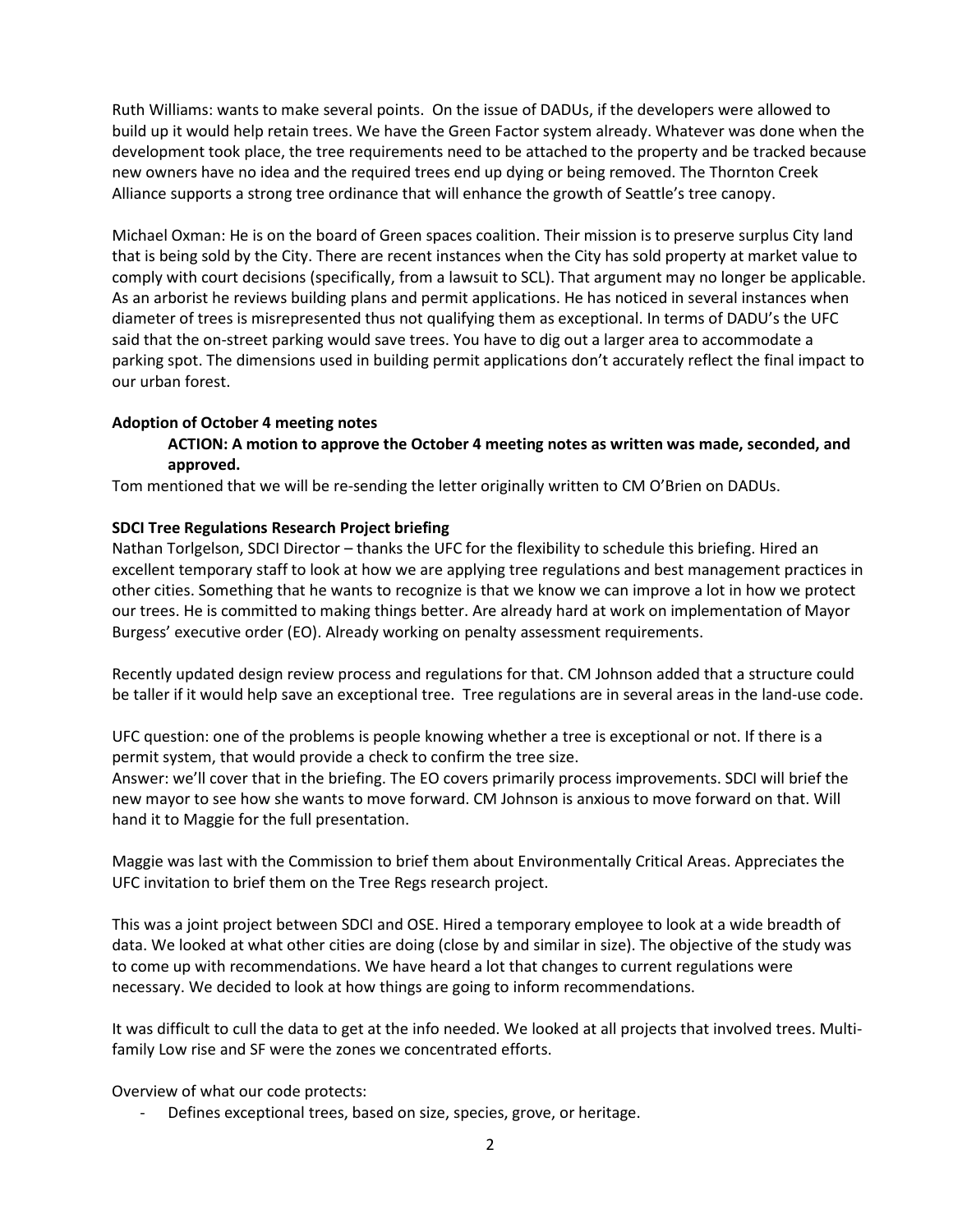- A grove is 8 or more trees with = or > 12 inches in diameter forming continuous canopy.
- Heritage, designated by community and City of Seattle.

Code Title 25 – removal of protected trees - exceptions

- Prevent full development potential or hazardous (if hazardous, no replacement required).
- Removed exceptional trees and >24" to be replaced, unless hazardous.

Code title 23 – Development standards

New and 100% redevelopment

Single-family – trees required. Preservation and planting options.

- Lots  $>3,000$ sqft 2" diameter/1,000sqft.
- Lots <3,000sqft 3" diameter/lot.

Multi-family low-rise – street trees required.

- Exceptional trees
	- o If preserved, no Design Review for tree protection required.
	- o If not preserved, Streamlined Design Review required to allow exceptions.

Project findings

Hazardous tree removal approvals: We are losing exceptional trees (and groves) in general. Most in ECAs. Majority landslide-prone areas. Hazardous = no replacement.

Type I and Type II permits

Development and Hardscape increase – tree loss.

Conifers/large species coming out. Deciduous/dwarf species coming in.

- Landscaping standards final inspection not consistently applied.
- Design review 'process' is not helping to preserve trees.
- Hazardous tree removal approvals
	- 725 hazard tree removal approvals (2008-2016).
		- o 59% in steep slopes.
	- Approvals often include more than one tree.
	- No replacement required.

Trees removed prior to development without approval

- Trends: tree cutting complaints resolved as "non-violation" 2008=27%, 2010=52%, 2015=75%.
- Tree cutting complaints with retroactive hazardous tree removal approval and no violation. Hazardous = no replacement.
- Perceived lack of responsiveness to tree removal complaints (public comment at UFC).

Type I and II permits

- Inconsistent application of regulations during permit review.
- Landscaping standards inconsistently inspected/enforced.
- Infrequent use of final inspection form DR 30-2015.

Also found that hazardous trees designations were being given after the fact.

Type I permit doesn't require public notification.

Type II are larger projects that do require notification and can be appealed to Hearing Examiner.

Tree permit research

Permit highlights – Portland, Sammamish, Lake Forest Park

- Tree permit for tree removal on private property both during and outside development.
- Tiered permit type associated with/without development.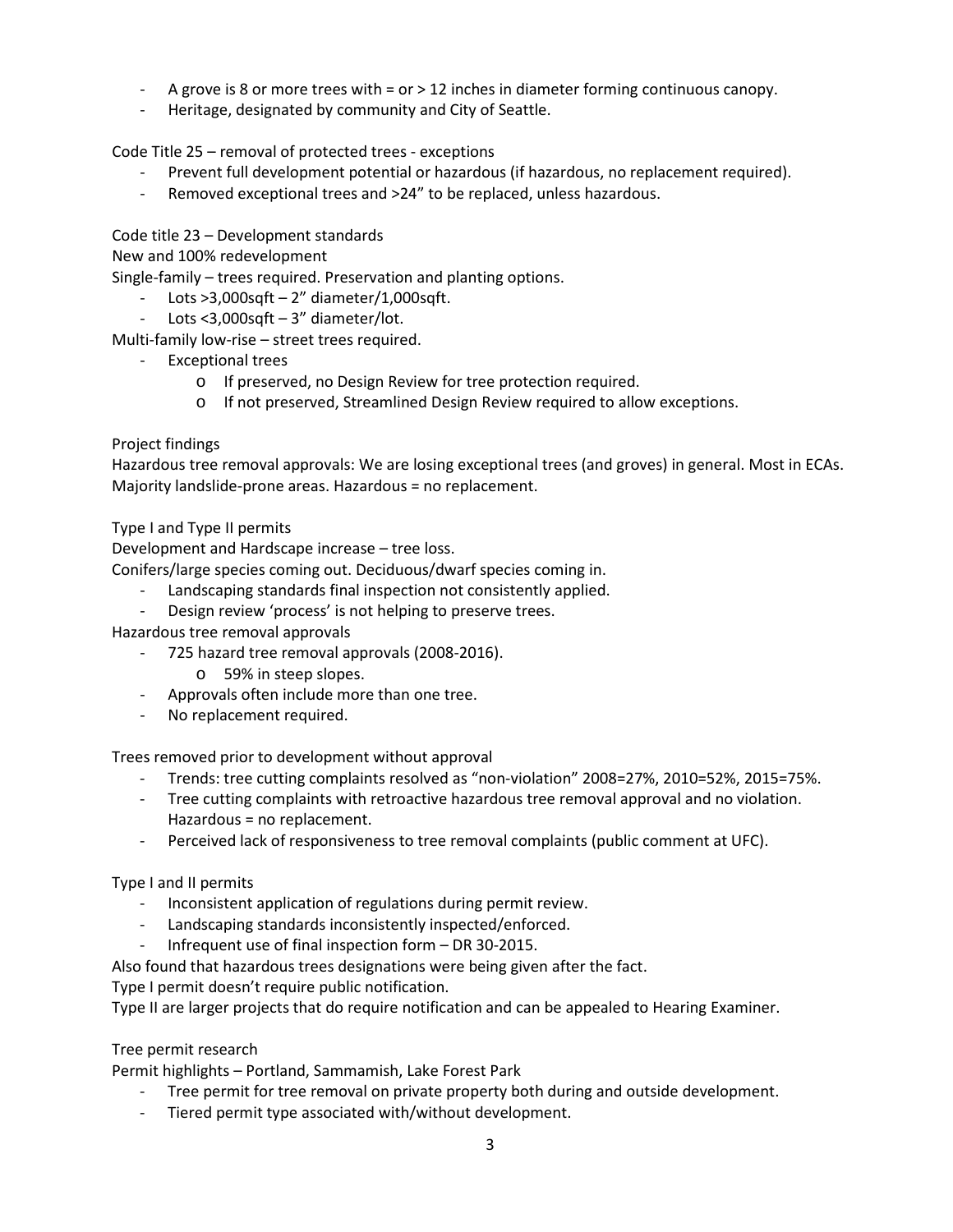- Categories of trees: exceptional, heritage, grove, and significant (6-12 inches).
- Allowances for tree removal based on zone and lot size per/year and over "X" years.
- Emphasize retaining with hierarchy.
- Require replacement/mitigation for hazardous tree removal.
- Replacement required when trees are allowed to be removed.

## Recommendations – Three options

- 1. Improvements to implementation of existing regulations.
	- a. Code implementation improvements.
	- b. Process improvements.
	- c. Other opportunities.
- 2. Permit system and protect additional trees
	- a. All of 1 and 2.
- 3. Permit system "plus" and protect more trees
	- a. All of 1, 2, and 3.

UFC question: are surveys required?

Answer: In some circumstances surveys are required based on the extent of the development.

# Option 1: Existing Regulations with Improvements

Existing Code with – Process improvement

- 1. Revise definition for 'hazard' conditions.\*
- 2. Require consistent documentation for permit applications that include tree code requirements and for tree removal applications. \*
- 3. When tree replacement required = canopy for replaced tree.\*
- 4. Add tree survivability language. \*\*
- 5. Update Director's Rule for exceptional trees. \*
- 6. Payment in lieu and performance bond. Address potential equity concerns. \*
- \*In Mayor's Executive Order
- \*\* Other recommendations not included in the Executive Order

Existing with – Process Improvement

- 1. Record tree counts throughout development process (pre-application site visit all the way to final inspection). \*\*
- 2. Require use of Hansen/Accela monitoring tools. \*\*
	- a. Monitor tree-related site work.
	- b. Add survivability monitoring.
- 3. Ensure use of landscape improvement checklist at final inspection, and upload to EDMS as individual doc with that tittle so that it can be queried. \*
- 4. Add dedicated urban forestry staff to oversee all tree and landscape regulations.\*
- 5. Remove Vine Maple from ECA Revegetation List and GF Tree List to improve size class distribution.\*

## \*In Mayor's Executive Order

\*\* Other recommendations not included in the Executive Order

## Other

Implement training program

- 1. Internal
	- a. Tree protection/preservation/planting.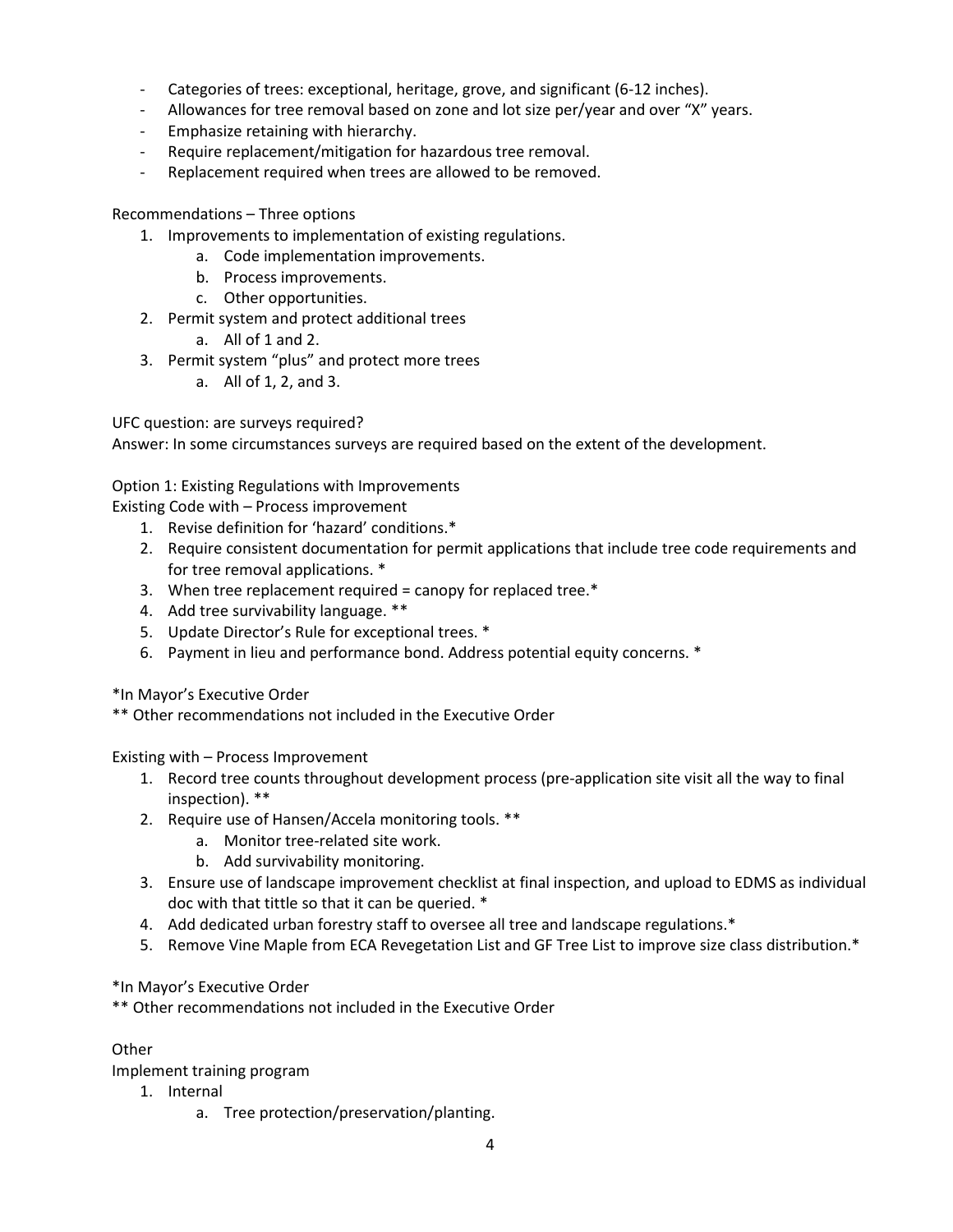- b. Code enforcement.
- 2. External
	- a. Training requirement for tree service companies.
	- b. Hold them accountable for illegal removals.

Option 2. Permit System and Protect Additional Trees All of option 1 and:

- Private property tree removal permit.
	- o Track allowance for annual removal of three trees >6".
	- o Remove allowance for unlimited tree removal in SF<5,000.
	- o Require mitigation.
- Create tree injury/removal violation penalties.\*
	- o Hold tree service company accountable.
	- o Administrative appeal of penalties.

\*In Mayor's Executive Order

Option 3. Permit System "Plus" and Protect more trees All of Option 1, 2, and:

- Protect tree groves through covenants.
- Provide support to home owners.
- Explore transfer of development rights.

Mayor's Executive Order - Timeline

May – recommendations from research submitted to Mayor Murray's office.

June – Mayor Murray decides to issue an Executive Order regarding tree protection.

Executive Order to addresses the non-legislative recommendation (Option 1).

October – Mayor Burgess signs the Tree Executive Order.

- Directs implementation of recommendations that do not require code changes (Option 1, nonlegislative)
- Directs Office of Planning and Community Development to work with UF Core Team to help preserve trees.

Option 1 – recommendations

- 1. Revise definition for 'hazard' conditions.
- 2. Require consistent documentation for permit applications that include tree code requirements and for tree removal applications.
- 3. When tree replacement required = canopy for replaced tree.
- 4. Update Director's Rule for exceptional trees.
- 5. Payment in lieu and performance bond. Address potential equity concerns.
- 6. Ensure use of Landscape Improvement Checklist at final inspection, and upload to EDMS as individual doc with that title so that it can be queried.
- 7. Add dedicated urban forestry staff to oversee all tree and landscape regulations.
- 8. Remove Vine Maple from ECA revegetation list and GF tree list to improve size class distribution.
- 9. Write new Director's Rule establish penalties for illegal tree removal.

## Next steps

- Implement Mayor's Executive Order.
- Brief new mayor.
- Work with City Council.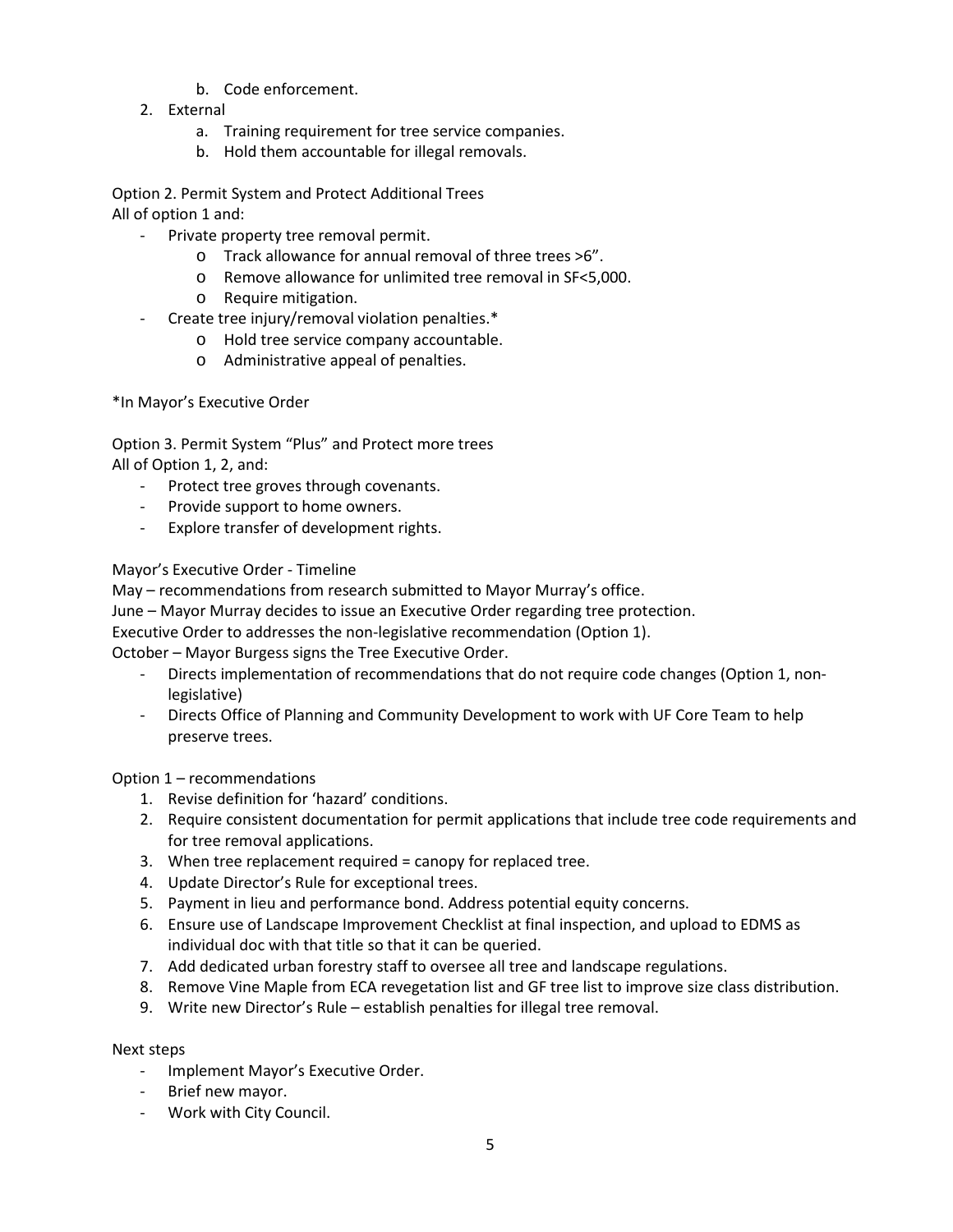UFC question/comment: Is there something in the budget for additional UF support to SDCI? Answer: That would be part of Option 2 and 3. Whenever we submit new legislation to Council we have to provide a fiscal analysis.

SANDRA WILL KEEP IN TOUCH WITH SDCI STAFF TO BRING DR'S TO UFC FOR INPUT.

UFC question/comment: Is Option 2 being put on hold because it would have to change code? Option 1 is fast implementation? Answer: that is correct

UFC question/comment: for Option 2 and 3, are you actually recommending that those be pursued? Answer: per the research those are options that are being recommended for the new mayor to consider. If we are to move forward with the permit, then SDCI would submit a fiscal analysis of the new legislation impacts. Nathan wants to stress this is not a formal recommendation from SDCI or OSE. These were recommendations from the temporary staff hired to do the analysis. There is a variety of options that the Mayor could decide. It could be that the Mayor thinks that this should be a Council-driven body of work.

UFC question/comment: what's the timing of a tree permit presentation to the new mayor. Answer: each department is putting together transition papers and trees is included but there is no clarity in terms of timing at this point.

UFC question/comment: looking forward to getting the details of the work. It will address many of the concerns expressed by the public over the years.

# **Seattle Children's letter of support**

Tom put together a letter of support giving kudos to Seattle Children's for going the extra mile to protect trees.

# **ACTION: A motion to approve the letter as amended with photos was made, seconded, and approved.**

## **Public comment**

Rebecca Watson – The Seattle Nature Alliance. Thanks the UFC for their efforts. Supports strengthening tree policy. Comment focuses on policies, rules, regulations, would like to see public education effort around new regulations. How can we make other people do what Children's Hospital does?

Richard Ellison – There is a concern about changing of Single Family zoning in urban villages to eliminate it. In terms of Detached Accessory Dwelling Units, he had a discussion with Brennon Staley an how to preserve exceptional trees. Brennon said trees are incompatible with DADUs. He also said, that we can't save exceptional trees. If the City not going to be protecting exceptional trees we are going to lose our canopy cover. The land grab by the government is not addressing the need for trees.

Michael Oxman – Seattle weekly published an article on the tree regulations project on 10/28/17. Pointed out that the City study is not accurate (it doesn't use comparable cities). There is a more recent ordinance in Woodinville. Plant Amnesty uses covenants in the deed of a property to enforce the Heritage Tree component. We heard from the Director that this ordinance is not being informed. Why not? He said that the scope of the report was done by a temp. The scope of the report should have included money. SDCI enforces the penalties and yet is the lead agency to determine what the penalties are. The Auditor's Office said in its 2009 report that it should be OSE because its impartial. Michael mentioned a Seattle Weekly article about tree regulations. The article can be found here: . [http://www.seattleweekly.com/news/will](http://www.seattleweekly.com/news/will-seattle-finally-protect-its-tree-canopy/)[seattle-finally-protect-its-tree-canopy/](http://www.seattleweekly.com/news/will-seattle-finally-protect-its-tree-canopy/)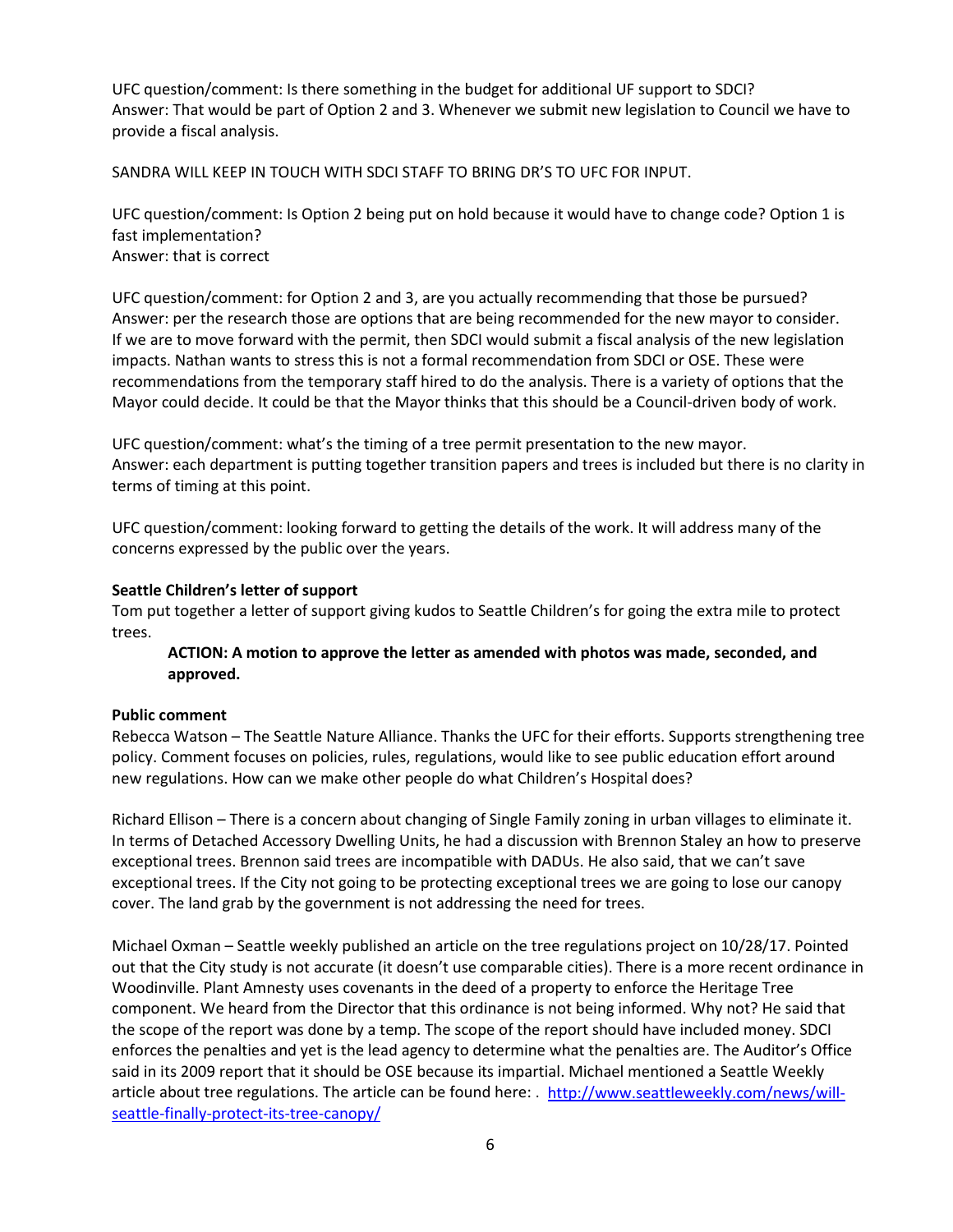### **New Business**

Sandra provided an update on Position 2 recruitment process. And announced that there will be recruitment for 5 positions in Q1 2018. Green Seattle Day is this Saturday. 1,200 people already registered for the event. The Mayor, CM Johnson, CM Bagshaw, and CM Herbold will be attending. The draft EIS HALA report will be released soon. Community members are likely to comment on it.

### **Send a letter to the Mayor about the EO**

The Urban Forestry Commission applauds your leadership on taking action to improve tree protection in Seattle through your Executive Order 27-11 - Tree Protection, which directs City Departments to improve departmental coordination, strengthen enforcement, and adopt new rules and regulations to improve and expand protections for Seattle's urban trees and canopy coverage.

The Commission also commends the effort done by SDCI and OSE for their work studying the effectiveness of current regulations and putting together the options that informed the Executive Order (EO) as well as additional recommendations.

SDCI briefed the Commission on the Tree Regulations Research Project findings and recommendations, which included Options 1, 2, and 3; and the work they are currently undertaking to implement the EO, which addresses Option 1 of the project recommendations.

The Commission recommends that the City continue the deliberative process to consider implementation of Options 2 and 3 to further support Seattle's canopy cover, tree protection, and tree preservation.

The Commission has previously recommended the benefits of a tree permit system for the city and is eager to support the City's efforts implementing these actions.

#### **ACTION: A motion to approve the letter was made, seconded, and approved.**

#### **Adjourn**

#### **Public input:**

**From:** Anita Shelton <anitamshel@me.com> **Sent:** Sunday, October 29, 2017 2:16 PM **To:** Pinto de Bader, Sandra **Subject:** Tree cutting

Hi Sandra,

I am not able to attend the hearing about valuable trees being cut in our neighborhoods but I am very concerned about the loss of large established trees due to development and cutting. I live on 77th between Fremont and Linden and in the 15 years we have lived here we have lost 8 large Doug Firs on our block and several other large trees within 1 - 2 blocks. One tree was lost to disease, one to development and the others were removed because the owners just had different plans for their lot.

I am also noticing the rapidly accelerating climate change, which is happening faster in cities than rural areas because of concrete, cars, tree canopy loss and diminished carbon sequestration. We know that the two things we need to do to address climate change are 1) Stop all new fossil fuel development 2) Massive reforestation including planting 130 trees for every human on earth. We also need to stop cutting down the important established trees which sequester carbon, filter pollutants, provide shade, beauty, habitat, mental health benefits and increase property values.

Seattle needs to take a hard line on developers and others for unauthorized tree removal, do more to protect our existing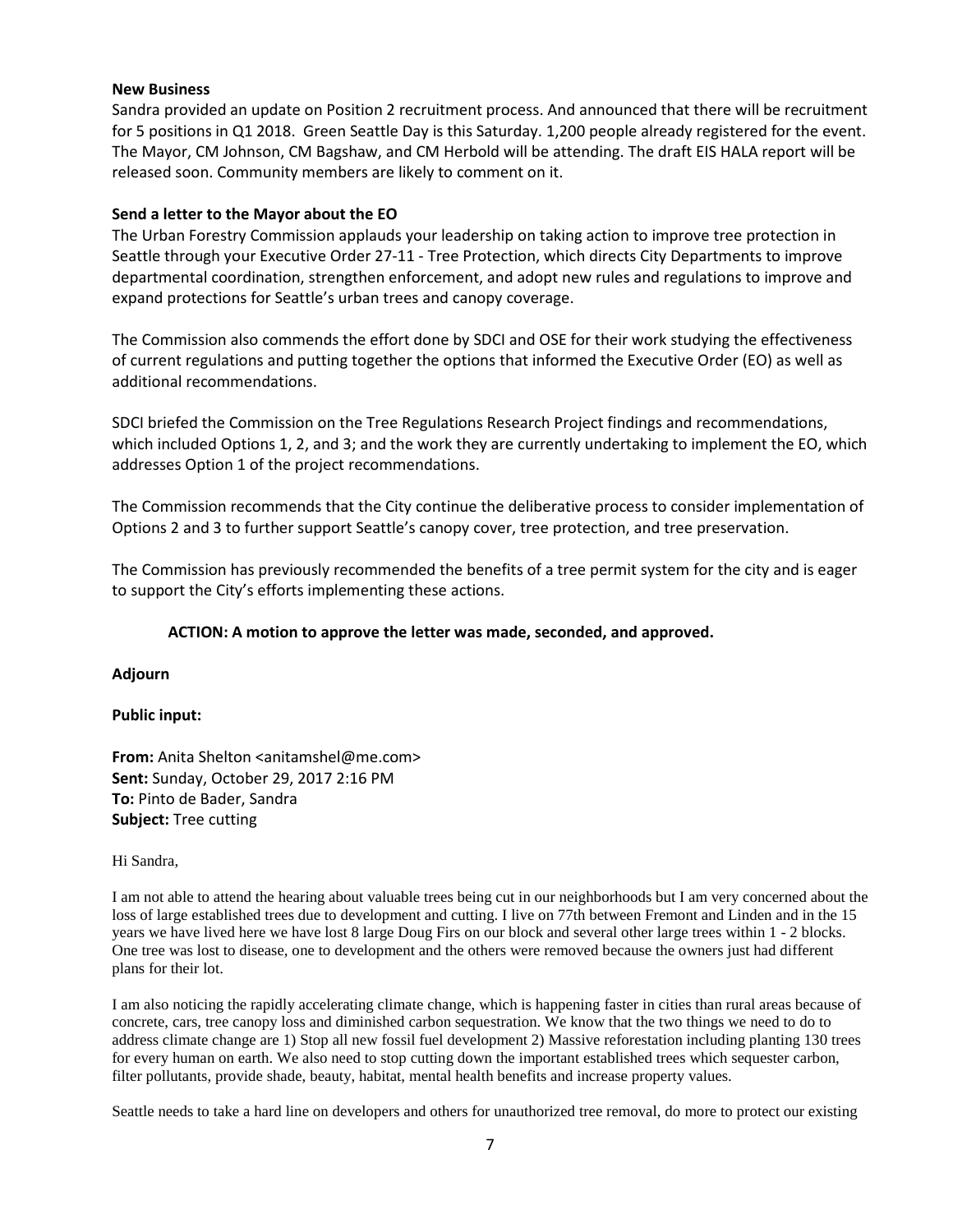tree canopy, plant street trees in front of every house in every neighborhood, require homeowners and developers to replace trees that are removed and establish city wide summer tree watering programs for residential and commercial areas. With climate change we are beginning to lose trees due to drought stress. Some of this could be prevented by getting simply making residents aware of the need to water established trees through the summer drought season.

Sincerely,

Anita Shelton 729 N 77th St Seattle, 98103

**From:** Andrew Kirsh [mailto:andrewkirsh@hotmail.com] **Sent:** Wednesday, November 01, 2017 3:12 PM **To:** Pinto de Bader, Sandra <Sandra.Pinto\_de\_Bader@Seattle.gov> **Subject:** Comments re today's briefing on tree regs

Dear Ms. Pinto de Bader, Please forward these comments to the UFC commissioners. Thank you,

Andrew Kirsh Capitol Hill

### Canopy calculations and zoning:

The HALA/MHA DEIS authors used faulty calculations to assert that upzoning single-family zones to Lowrise would have a negligible effect on tree canopy coverage. They likely greatly overestimate tree canopy associated with Lowrise structures by assuming that Lowrise zones are built out (i.e., that the Lowrise zone maps comprise only Lowrise structures), whereas in fact, Lowrise zones contain many parcels with single family houses and high tree canopy coverage, and it is these parcels that contribute most of the tree canopy in Lowrise zones. For example, an analysis of five blocks in the Capitol Hill Lowrise zone revealed that 56- 90% (average, 73%) of the tree canopy coverage on each block was contributed by parcels that still have single family houses, which have far higher average canopy coverage than parcels with Lowrise structures. Any tree canopy coverage figures used to assess development impacts on tree canopy coverage should reflect the actual structure types on specific parcels, not the zoning map. The map is not the territory. I support monitoring of tree loss on all developments, and long-term monitoring of the success or failure of measures taken to protect trees during development.

## Neighborhood design guidelines:

In public comment on the final draft of the Capitol Hill Neighborhood Plan, the two topics that received the most comment by far were parking and tree preservation. Tree preservation measures in the original Plan were watered down by the City's consultants, and the City did not respond to calls to strengthen them. When the Capitol Hill Neighborhood Plan Stewardship Council wrote the Capitol Hill Neighborhood Design Guidelines, we included a clause that strongly discourages design departures that threaten the health and survival of existing mature street trees. Thus, the design guidelines are ahead of the City. This has been undermined by the introduction of rowhouse developments and other relaxations of front setback requirements, which effectively give away the front setback departure that can harm street trees without the developer having to request a departure. (I've been told by someone who makes a living doing rowhouse developments that he wrote the Code regulating them.) I asked then Councilmember Sally Clark, who I believe at the time headed the Land Use Committee, if she had read the various Neighborhood Design Guidelines before approving the Code changes, and she had not. The Capitol Hill guidelines are currently being revised by SDCI through the guidance of the Capitol Hill EcoDistrict, a largely developer-directed group that has shown little interest in tree preservation and canopy replacement. Regulatory capture is clearly a